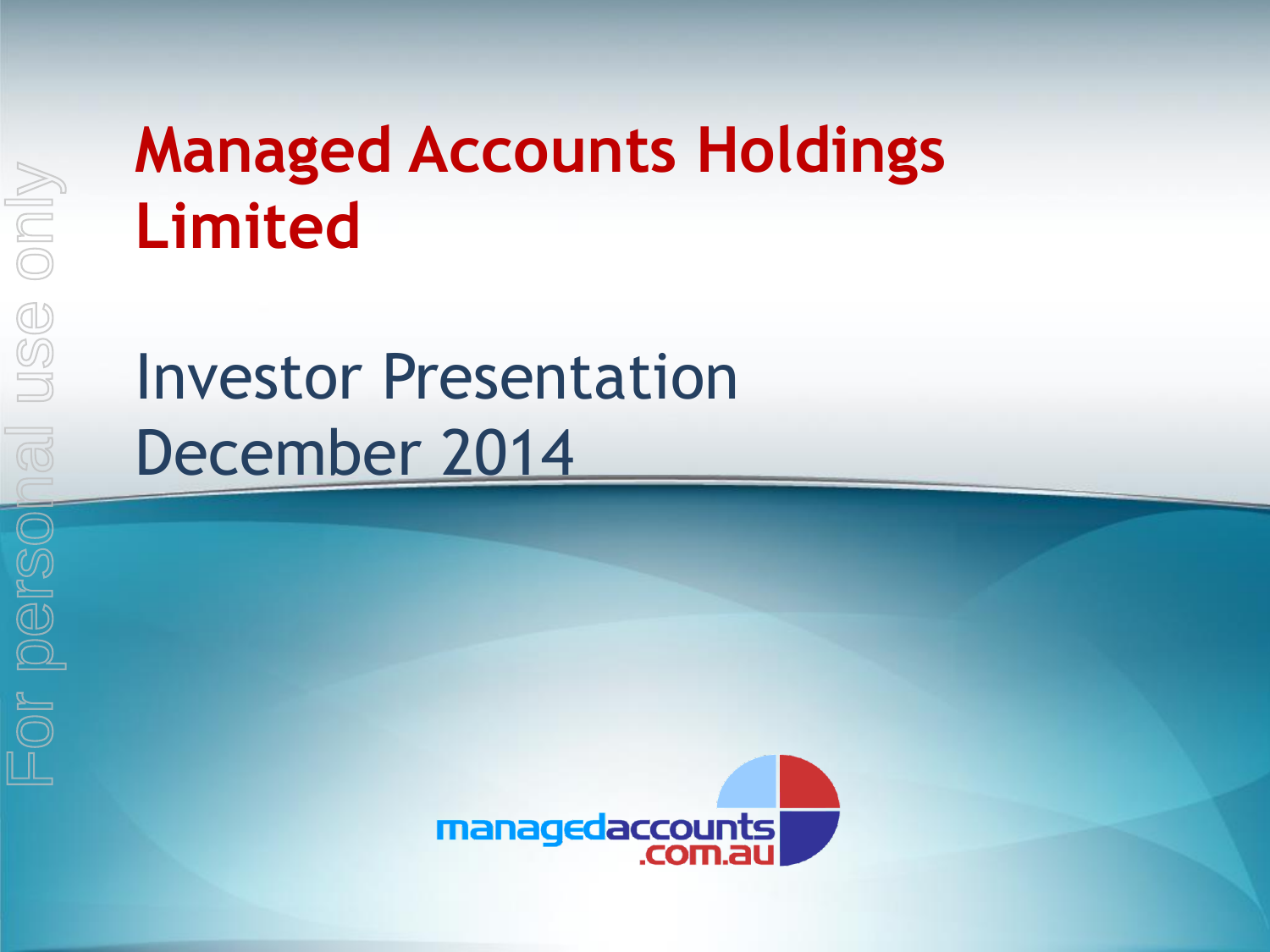### **About MGP**

- $\triangleright$  Founded in 2004, Board and management with significant experience in managed accounts and financial services
- $\triangleright$  Unconflicted specialist managed account provider to leading dealer groups, advisory firms and investment managers
- $\triangleright$  Exposure to the growing SMSF market through SMSF specialist advisors
- $\triangleright$  Financially sound, profitable and no operational cash requirement, first dividend paid in November 2014
- $\triangleright$  ASX listed (ASX: MGP) in June 2014, exceeded key prospectus forecasts in 2014, on track to deliver 2015 forecast

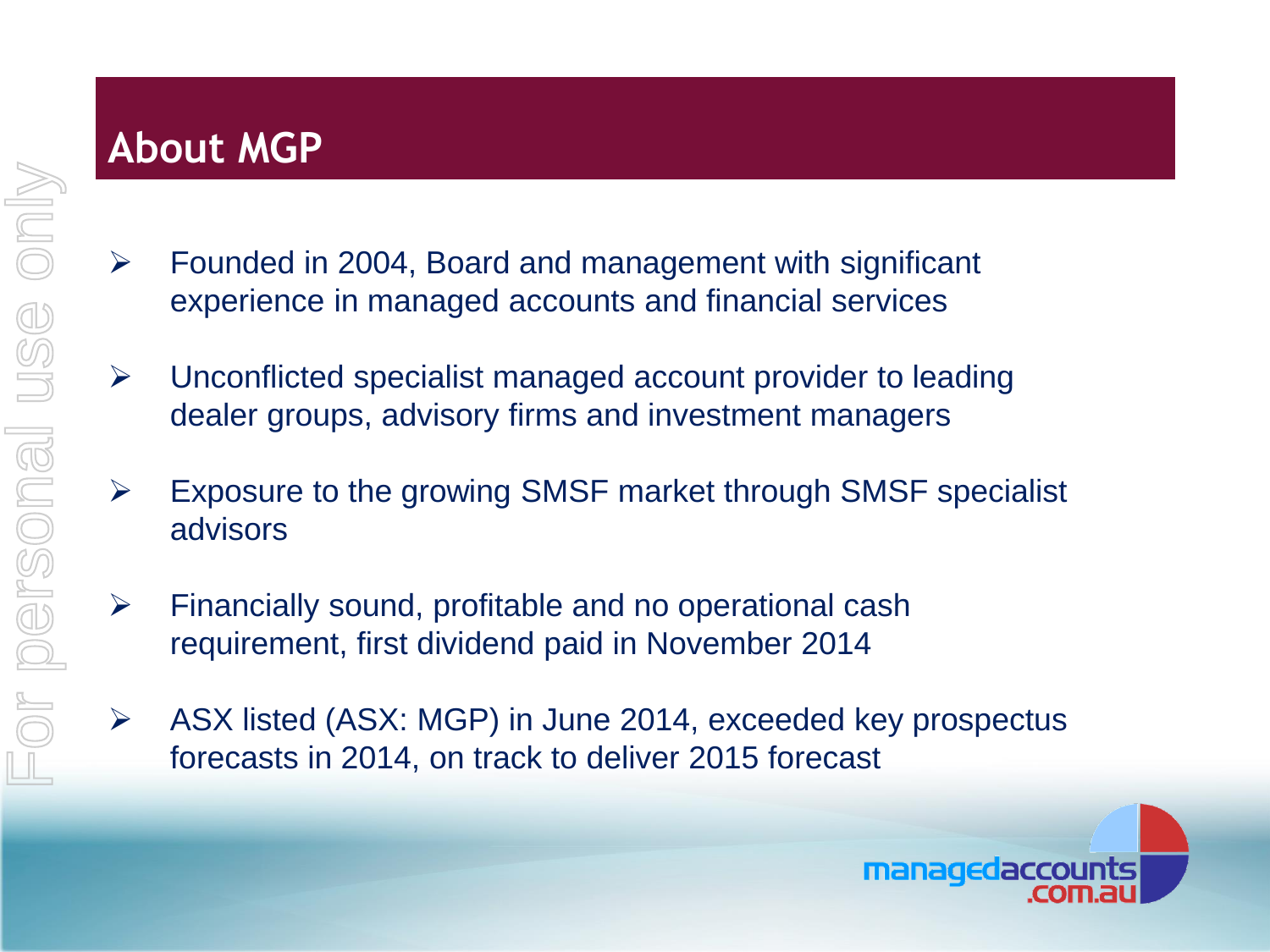## **MGP Business Model**

- $\triangleright$  Integrated solution across SMSF, non-Super and Retail Super across asset types (cash, term deposits, bonds, equities and funds) and asset classes
- $\triangleright$  No one size fits all; managed account solution is customised for each dealer group, advisory firm or investment manager to meet specific requirements including branding, fee flexibility and portfolio design
- Outsourced back end software via NASDAQ listed SS&C complemented with own IP to reduce unnecessary development cost; outsourced custody via HSBC for brand
	- Integrated approach; maximise client retention

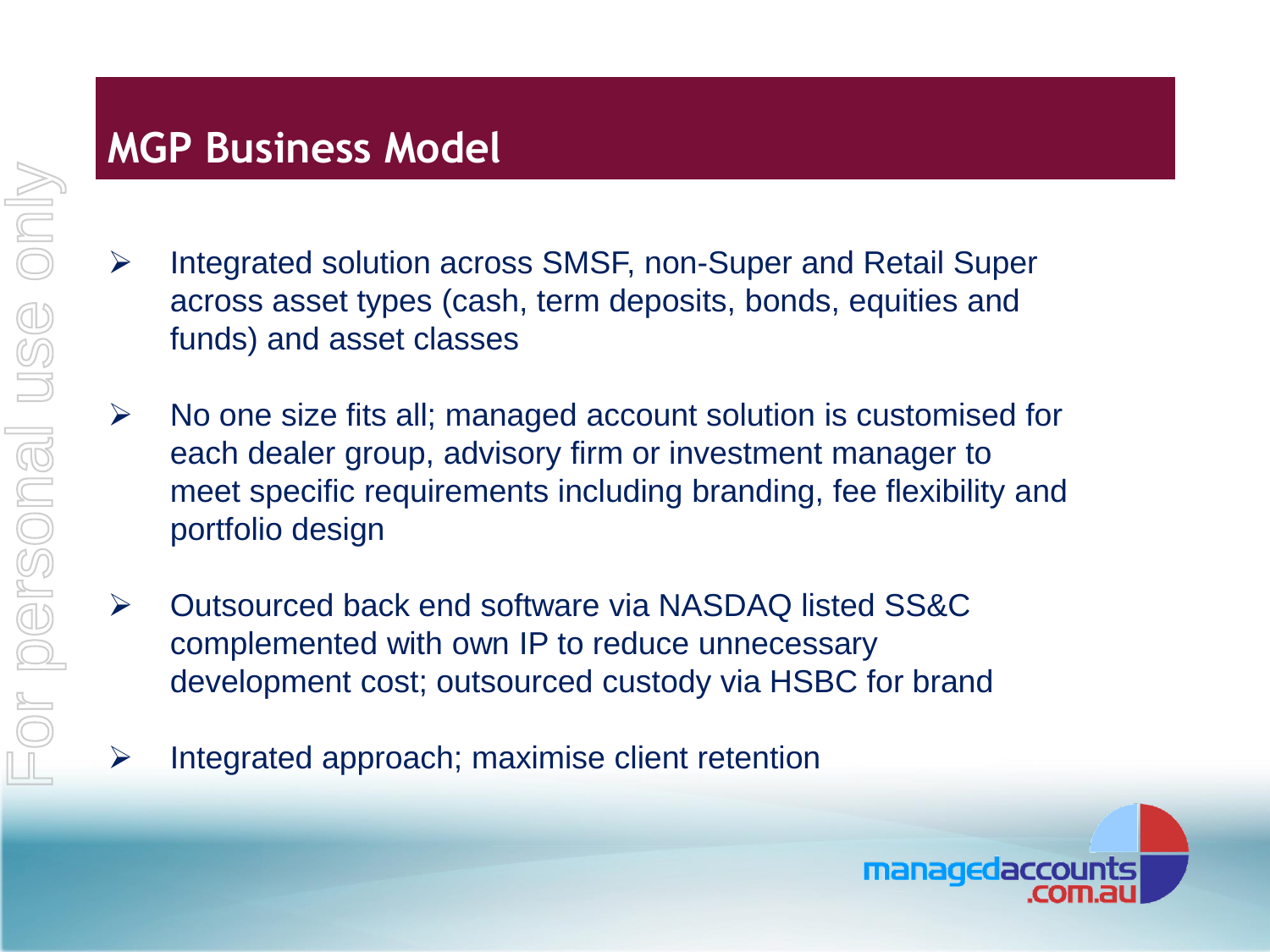## **Changing Market Dynamics**

- 2014 SMSF market in AUS = \$557bn *(Source: FSC - USB State of the Industry Report June 2014)*
- $\triangleright$  Progressive rise in SG contributions to 12%
- $\triangleright$  MDA regulatory requirements potential increased Net Tangible Asset (NTA) requirement of up to \$5m placed on  $\sim$ 190 AFSL's with MDA licensing by ASIC, removal of Limited MDA arrangements
- $\triangleright$  Record inflows into listed investments (27% of new client monies growing to 33% by 2017) *(Source: Investment Trends March 2014 Planner SMA Report)*
- $\triangleright$  Institutionally aligned advisers now branching out and attaining own AFSL
- $\triangleright$  Change to financial planning practice valuation models from recurring income to EBITDA

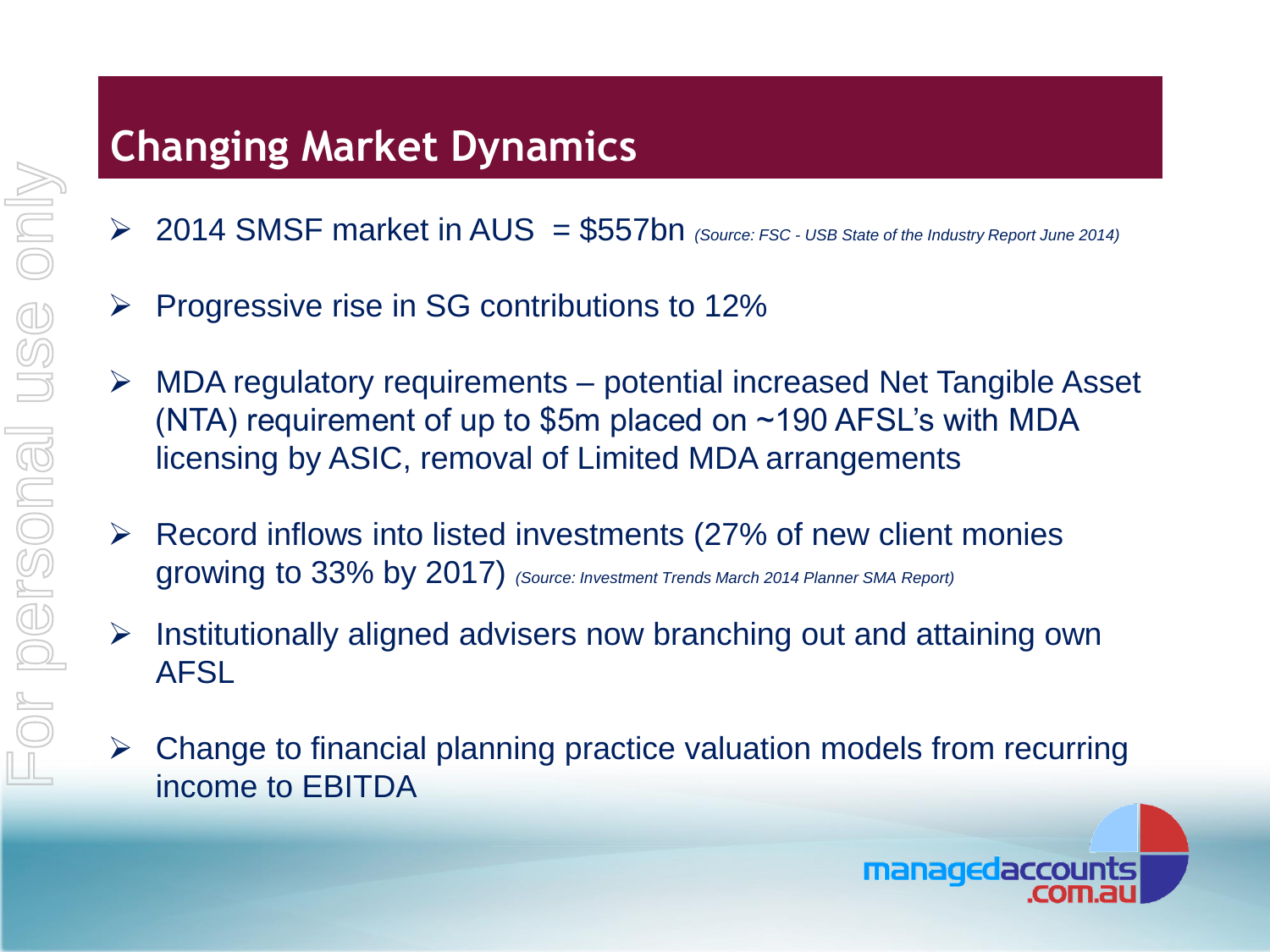#### **MGP Value Proposition to its Dealer Group and Advisory Firm Clients**

- $\triangleright$  Provides a total business solution across risk, compliance, efficiency and practice value
	- $\triangleright$  significant reduction in advice risk
	- $\triangleright$  significant reduction in administration and compliance burdens
	- $\triangleright$  refocuses resources on better servicing, retaining existing clients and business development
	- $\triangleright$  enables Principals to scale up their businesses and expand by acquisition

managedaccounts

 $\triangleright$  significantly increases EBITDA and capital value of the business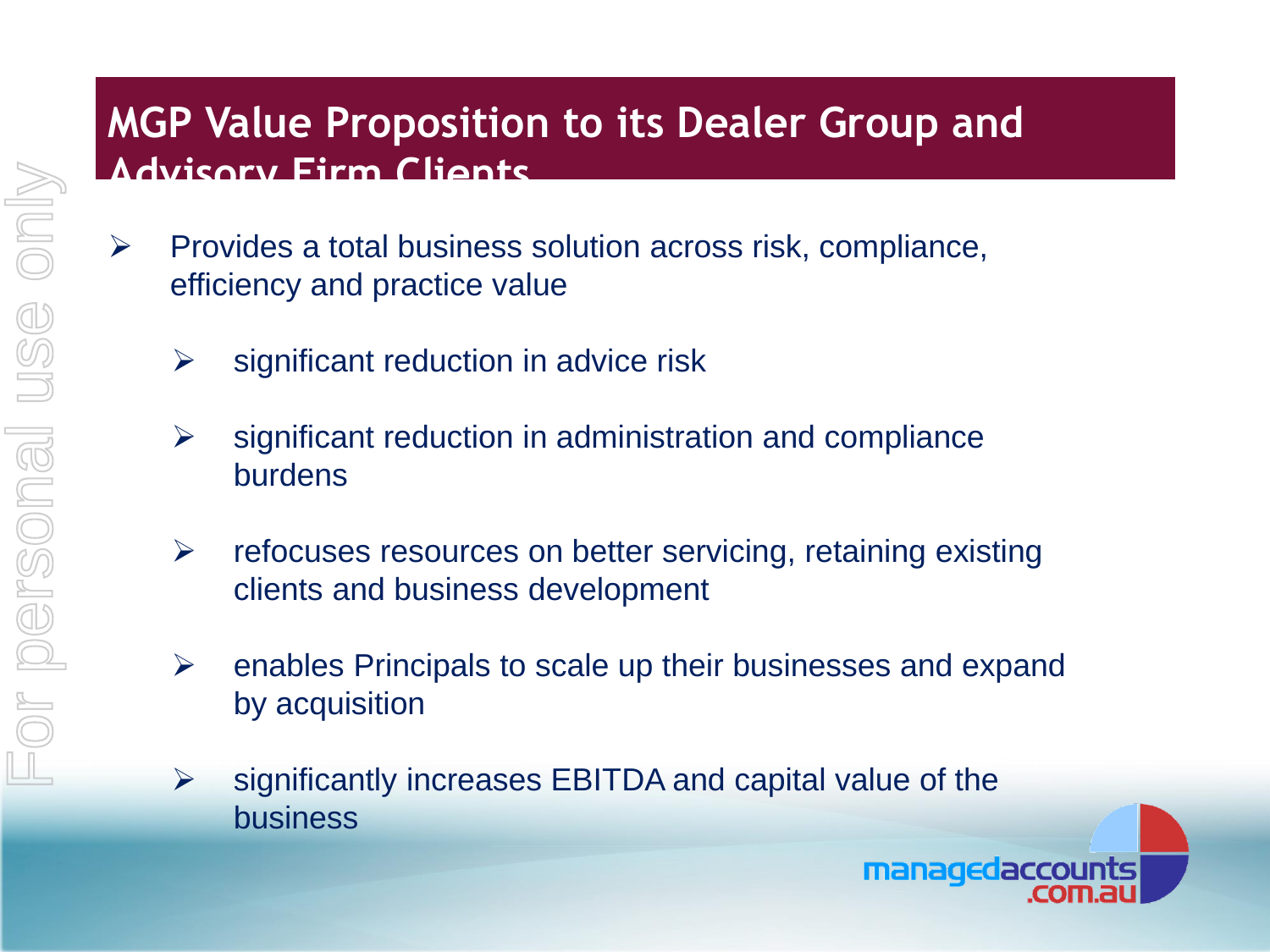#### **MGP Value Proposition to its Investment Management Clients**

- $\triangleright$  Provides an efficient in demand capability to access the growing SMSF market
	- $\triangleright$  net outflows from managed funds sector except for international highlighting move to direct investments
	- $\triangleright$  management of similar portfolios to those run through funds
	- $\triangleright$  outsourced administration, RE requirement and no unit pricing provides lower cost to market and ongoing costs of delivery
	- $\triangleright$  manager responsibility for client rebalancing and execution through brokers of manager's choosing
	- $\triangleright$  institutional approach to retail

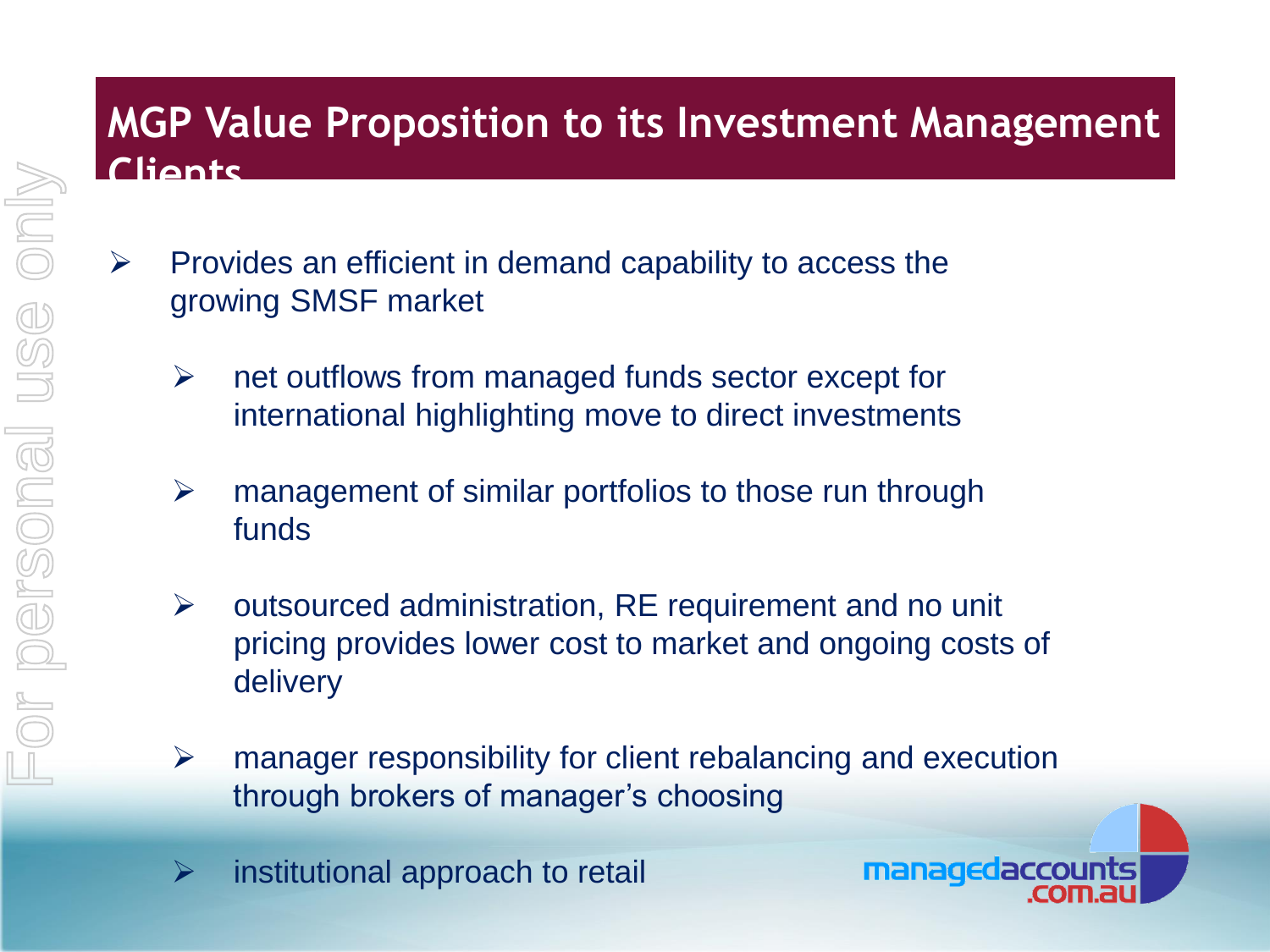## **FUA Growth Supporting Changing Market Dynamics**

- Total FUA \$1.25 billion as at 31 November 2014, June 2015 forecast of \$1.56 billion (50% increase on June 2014 FUA)
- $\triangleright$  New advisory firms using MDA Service with total advised FUM of over \$1 billion
- $\triangleright$  Record net inflows of \$107 million for Q1 FY15
- $\triangleright$  On track to deliver 317% increase in NPBT to \$1.067 million
	- Average FUA for MDA Service ~ \$750,000



managedaccounts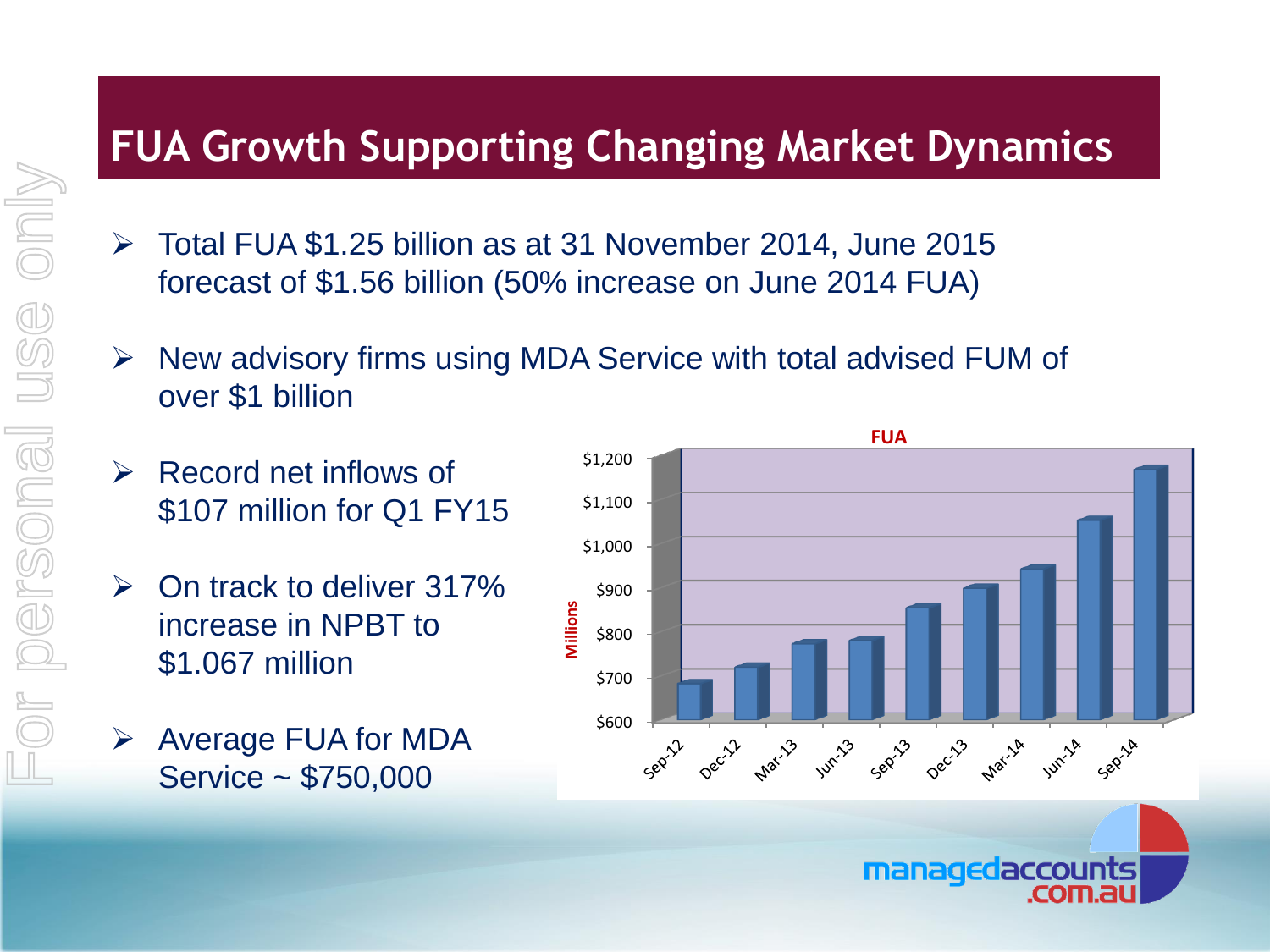## **MGP Peer Comparison**

- $\triangleright$  Independent administration providers with managed account capability (HUB24, OneVue, Linear, Mason Stevens, Powerwrap)
- $\triangleright$  Wrap providers rolling out managed account functionality (Macquarie, MLC, BT)
- $\triangleright$  Technology providers providing managed account capability (Praemium)
- $\triangleright$  Considerations; technology cost, profitable FUA vs FUA, conflicted models competing against clients, legacy solutions

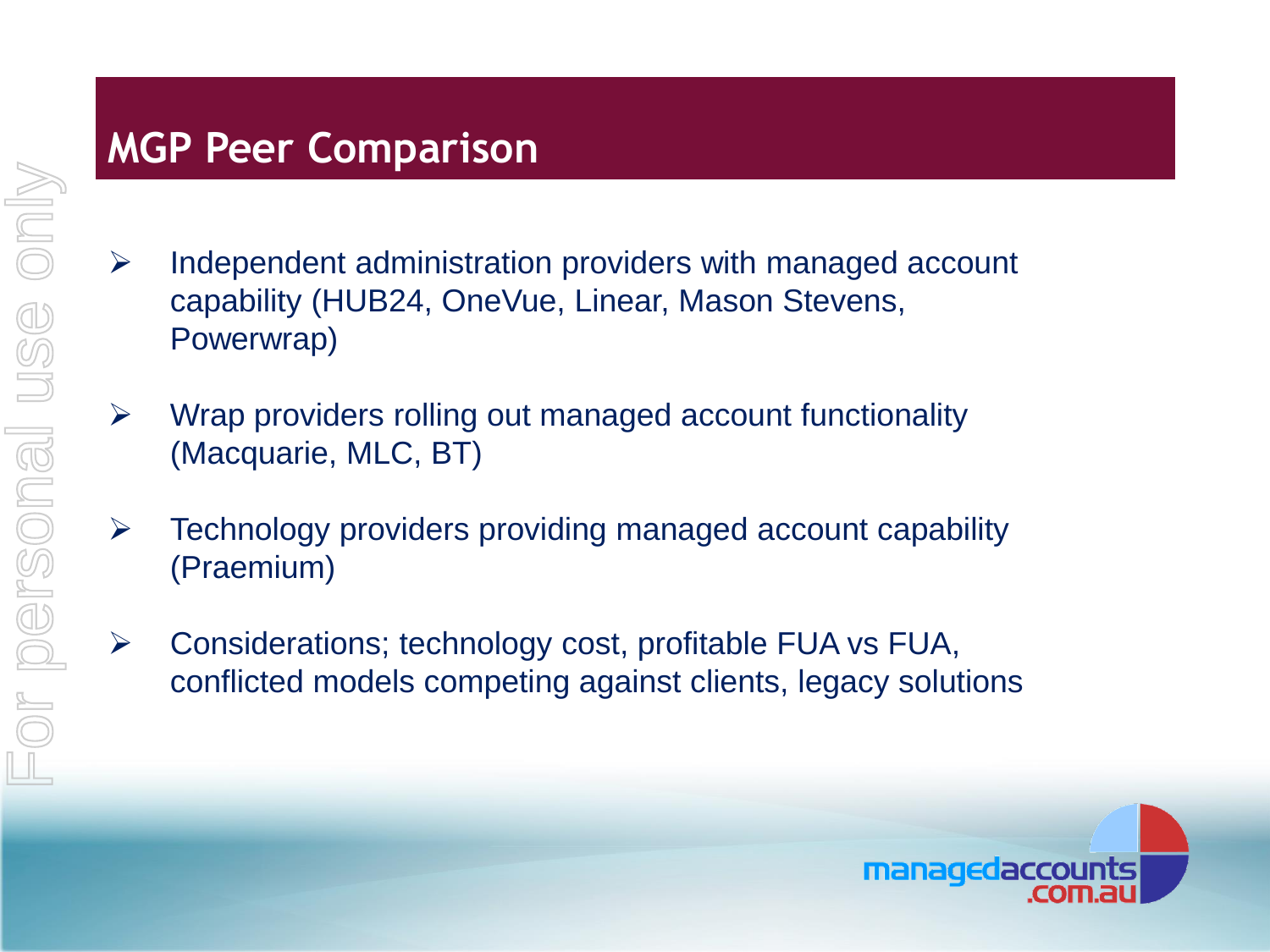## **MGP Positioning**

- $\triangleright$  FY15 FUA target on track with prospectus forecasts including new B2B client signings
- $\triangleright$  Product initiatives under management of recently recruited executive to extend MGP capabilities and offering suite
- $\triangleright$  Proposed MDA legislative change provides potential for increased inflows into MGP to avert NTA which MGP already has in place
- $\triangleright$  Existing B2B client acquisition strategies already seeing additional inflows into MGP
- $\triangleright$  Continued growth in independent planner market and listed investment advice provides potential for growth in MDAs